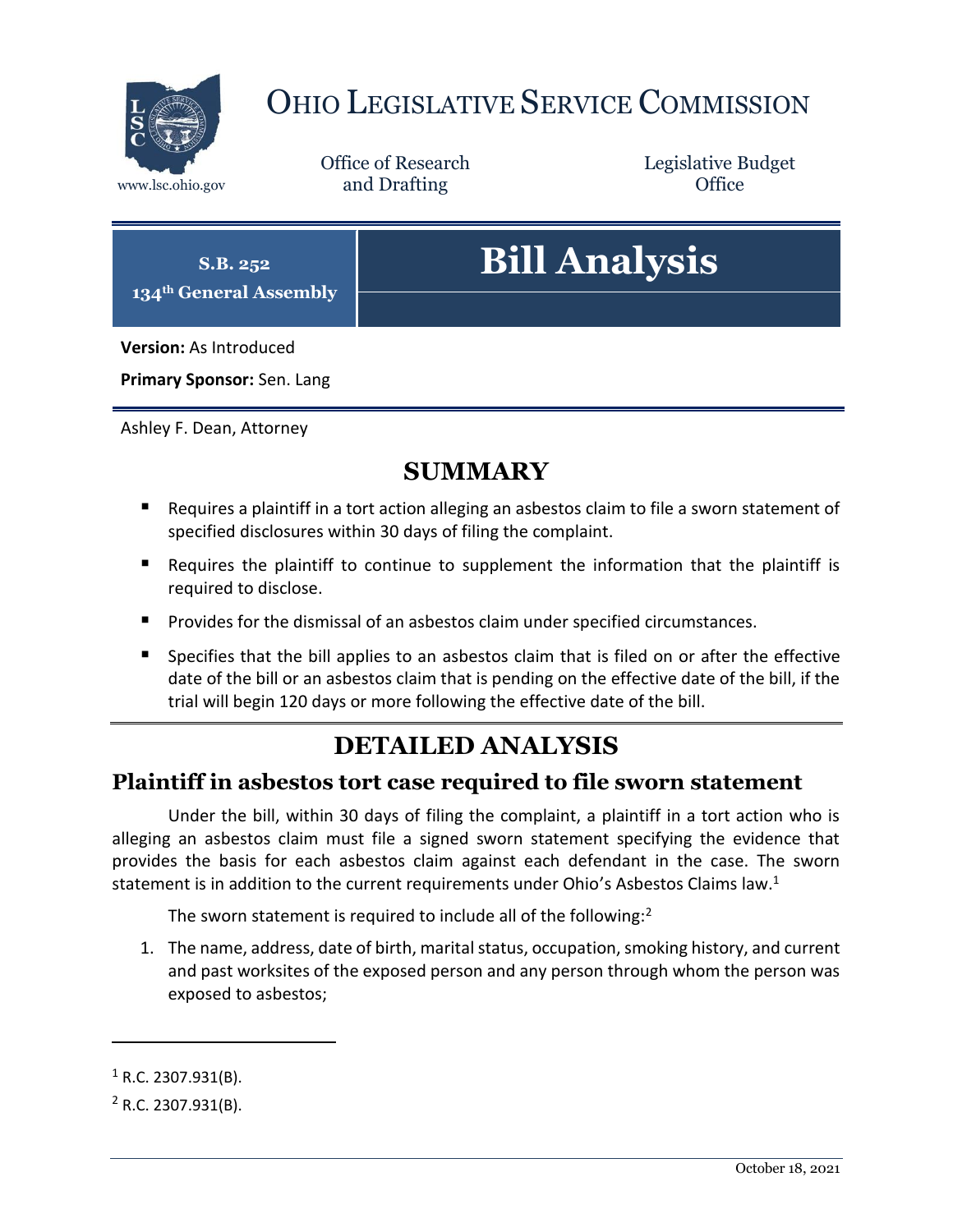- 2. Each person through whom the exposed person was exposed to asbestos and the exposed person's relationship to each of these named people;
- 3. Each person who is knowledgeable about each exposure;
- 4. The manufacturer or seller of each asbestos or asbestos-containing product and the specific product involved in each exposure;
- 5. The specific location and manner of each exposure;
- 6. The beginning and ending dates of each exposure, the frequency and length of each exposure, and the proximity of the asbestos-containing product or its use to the exposed person and to each person through whom the exposed person was exposed to asbestos;
- 7. The specific asbestos-related disease that is alleged;
- 8. Any supporting documentation relating to the required disclosures listed in this section.

#### **Definition of "each exposure"**

The bill defines "each exposure" as every exposure to asbestos or an asbestos-containing product by an exposed person or by a person through whom the exposed person was exposed to asbestos.<sup>3</sup>

#### **Supplemental information and dismissal of claim**

The plaintiff must continue to supplement the information provided under the required disclosures as information and documentation becomes available.<sup>4</sup> If a named defendant's product or premises is not identified in the required disclosures, the court, on a motion by the defendant, must administratively dismiss the asbestos claim against that defendant without prejudice to the plaintiff.<sup>5</sup> If the plaintiff fails to comply with the required disclosures, the court, on a motion by a defendant, must administratively dismiss the asbestos claim against all defendants without prejudice.<sup>6</sup>

#### **Application of bill's provisions**

The bill applies to asbestos claims filed on or after the effective date of the bill. The bill also applies to asbestos claims that are pending on the effective date of the bill where the trial action will begin 120 days or more following the effective date. For pending asbestos claims, the plaintiff must file the sworn statement and required documentation listed above within 60 days following the effective date of the bill.<sup>7</sup>

 $\overline{a}$ 

- <sup>4</sup> R.C. 2307.931(C).
- $5$  R.C. 2307.931(D).
- $6$  R.C. 2307.931(E).
- $<sup>7</sup>$  R.C. 2307.931(F).</sup>

<sup>3</sup> R.C. 2307.931(A).